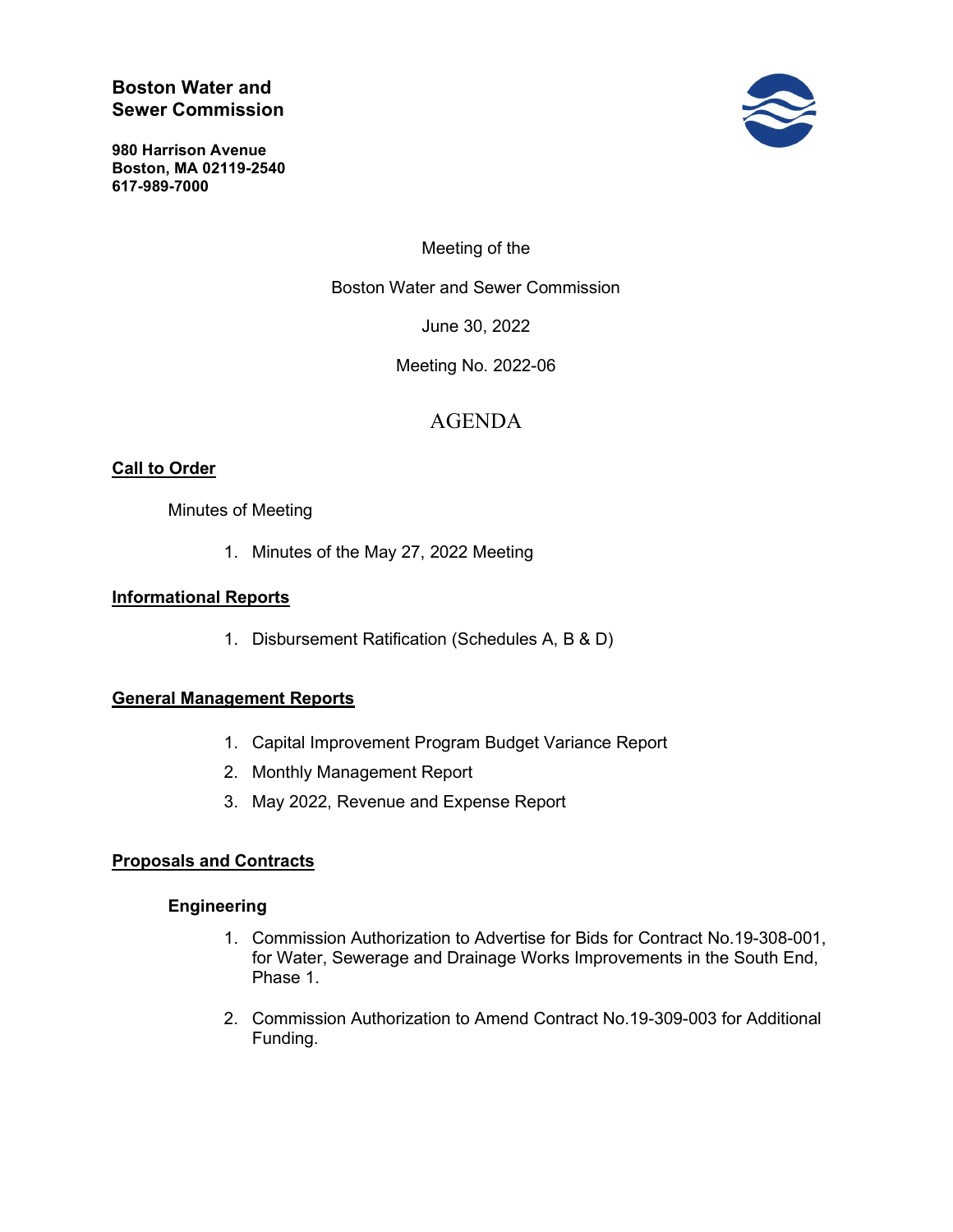

# Administration

- 1. Commission Authorization to Utilize the Option to Extend Contract No. 19-207-002 by One-Year.
- 2. Commission Authorization to Advertise a Three (3) Year Contract for Solid Waste Disposal Services.

# **Operations**

1. Commission Authorization to Advertise Request for Proposals for Professional Services Contract for Citywide Water Main Flushing Program.

# I.T.

- 1. Commission Authorization to Award a Contract to Dell Technologies for the replacement of BWSC's data center UPS at Harrison Avenue. Products will be purchased under Massachusetts State Contract ITC73.
- 2. Commission Authorization to Award a Contract to SHI for a 3-year license for Data Audit and Protection Software. These services and products will be purchased under Commonwealth of Massachusetts State Contract ITS75
- 3. Commission Authorization to Award a Contract to SHI for a perpetual license for Password, Credential and Session Management Software. These services and products will be purchased under Commonwealth of Massachusetts State Contract ITS75.

#### **Finance**

.

- 1. Commission Authorization to Advertise and Solicit Proposals for Mailhouse Service for a period of one year as well as a three-year period.
- 2. Commission Authorization to Execute and Deliver Promissory Notes to the Massachusetts Clean Water Trust and all other necessary documents for the participation in the 2022 Clean Water State Revolving Fund and 2022 Drinking Water State Revolving Fund.